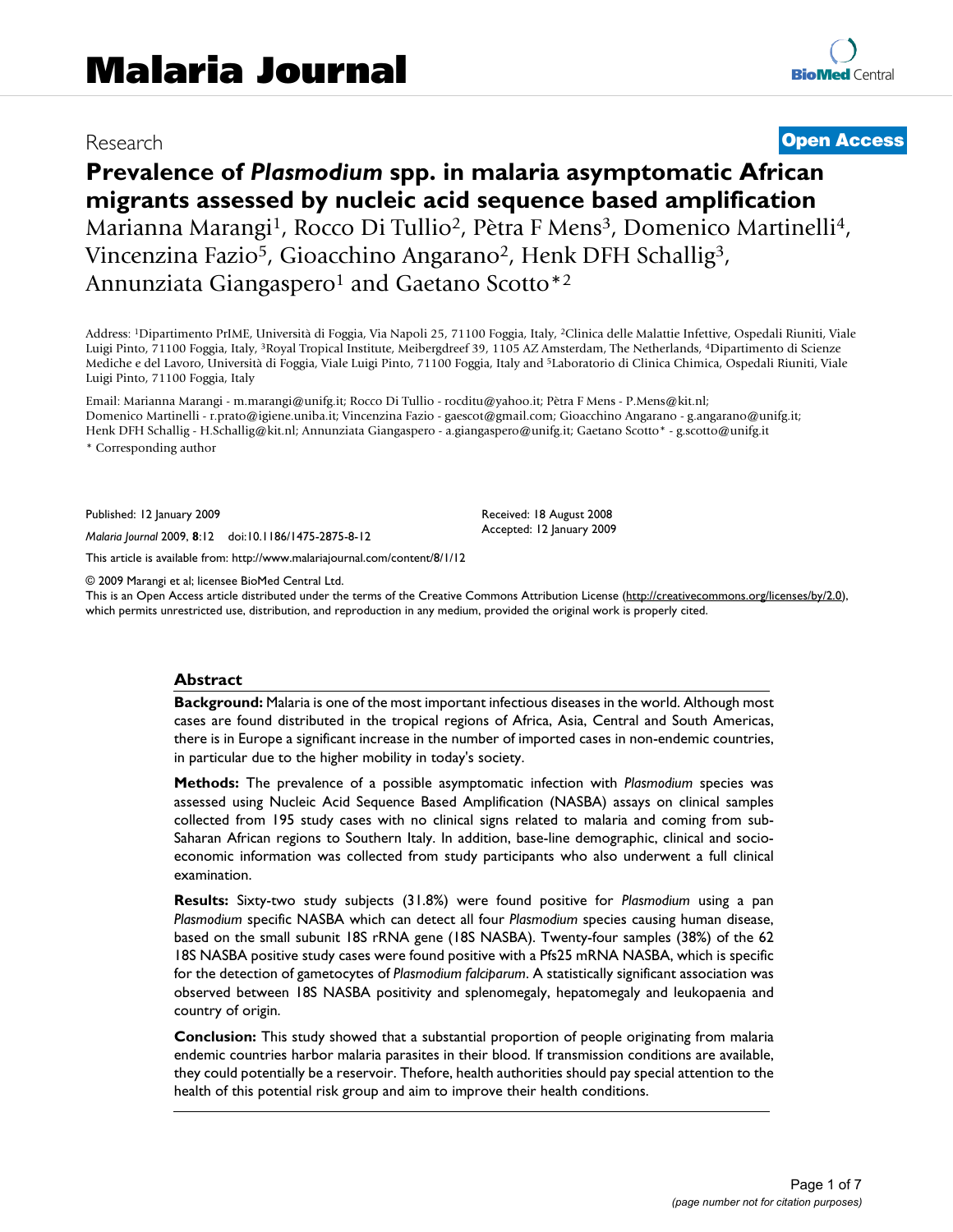#### **Background**

Malaria is one of the most important infectious diseases in the world. The World Health Organization estimates that 300–500 million cases of malaria infections, with 1–3 million deaths globally occurring each year, of which 95% is caused by *Plasmodium falciparum* [1]. Although most cases are found in the tropical regions of Africa, Asia, Central, and South America, there is a significant increase in the number of imported cases in Europe, in particular due to the higher mobility of people in today's society [2]. Approximately 7,000 cases of imported malaria are recorded in Europe annually [3]. Due to the misleading symptoms related to initial malaria (i.e. fever and other flu-like symptoms), prompt diagnosis and treatment are of great importance. The Centers for Disease Control and Prevention recommends that malaria should be considered in the differential diagnosis of febrile patients who have traveled to a region where malaria is endemic and in any patients who experience fevers of unknown origin regardless of their travel history [2].

The current standard for diagnosis is the microscopic examination of Giemsa-stained thick and thin blood smears [4-8]. This procedure is not expensive and in principle easy to perform, but becomes time-consuming in particular in cases of mixed infection or low parasitaemia and even with experienced microscopists examining the blood slides, misdiagnosis may occur [4,8]. To aid malaria diagnosis, other techniques have been developed, such as immunochromatographic assays based on *Plasmodium* antigen detection, but some of these tests perform poorly in cases of low parasitemia [7,9,10] or, in contrast, lead to a false positive diagnosis of malaria due to the persistence of parasite antigen after adequate treatment [7,11]. Molecular detection for *Plasmodium* with PCR has resulted in increased sensitivity and species discrimination compared to either microscopic or immunochromatographic diagnosis of malaria [[12](#page-5-0)-18]. PCR based assays are sensitive and can be converted to a quantitative format, if SYBR green or molecular probes (e.g. a Taqman probe or a molecular beacon) are used in real time format [19,20]. Alternatively, Nucleic Acid Sequence Based Amplification (NASBA) technology can be applied, which has as advantage above real-time PCR assays that it is fast to perform; i.e. 60 minutes for NASBA compared to up to four hours for real-time PCR [21,22]. NASBA assays, using molecular beacons as detection probes, has been developed for different *Plasmodium* species and has shown to be very sensitive with a detection limit of 20 parasites/ml blood [22,23].

In the present study, NASBA using primers based on pan species *Plasmodium*-specific small sub-unit ribosomal RNA gene sequences [24] was used to evaluate the prevalence of *Plasmodium* species in a population of migrants.

Furthermore, a gametocyte specific NASBA based on the detection of the mRNA encoding for the *P. falciparum* gametocyte specific Pfs25 gene [25] was employed to detect mature sexual transmission stages in the same study population.

#### **Methods**

#### *Patient enrolment, information and sample collection, microscopy*

One hundred and ninety five blood samples were collected during the period April-September 2007 from study cases who were temporarily guests in a refugee camp managed by the Italian Red Cross, located in Borgo Mezzanone (province of Foggia, Italy). All guests were orally informed about the purpose of the study and invited to participate. Subsequent recruitment was on voluntary basis with no special inclusion criteria.

The study was reviewed and approved by the local Chief of the Red Cross and written informed consent was obtained from each study subject who was enrolled in the study. All study procedures were in agreement with the Helsinki Declaration (Edinburgh 2000). At enrolment, all study participants were interviewed using a questionnaire to obtain baseline demographic, clinical, and socioeconomic information and to assess their previous exposure to malaria. All enrolled subjects also received a full clinical examination and were treated accordingly.

#### *Anamnestic data*

The mean age of the enrolled study subjects ( $n = 195$ ) was  $25.1 \pm 5.7$  years (range: 16–40 years) and the majority of them (163, 83.6%) were men. Potential female study candidates could often not be recruited for the study because they refused to undergo clinical examination. All enrolled study participants came from in total 18 sub-Saharan African countries (54.3% came from East Africa, 35.9% from West Africa, 10.8% from Central Africa – Table 1) and they were in Italy for a mean period of 54 days (range: 19– 121 days).

Participants were allocated into three groups on basis of their reply to the questionnaire whether or not they had malaria in the past. Those people acknowledging one or more episodes of previous malaria in their country of origin were placed in group A: 58/195 (29.7%); subjects who said that they did not previously had malaria were placed in group B: 93/195 (47.7%); and individuals who could not remember a previous malaria infection were group C: 44/195 (22.6%).

EDTA-anticoagulated blood samples were labeled and temporarily stored for a maximum of 24 hours in a freezer bag before transportation to the laboratory, where the samples were stored a -80°C until processing for nucleic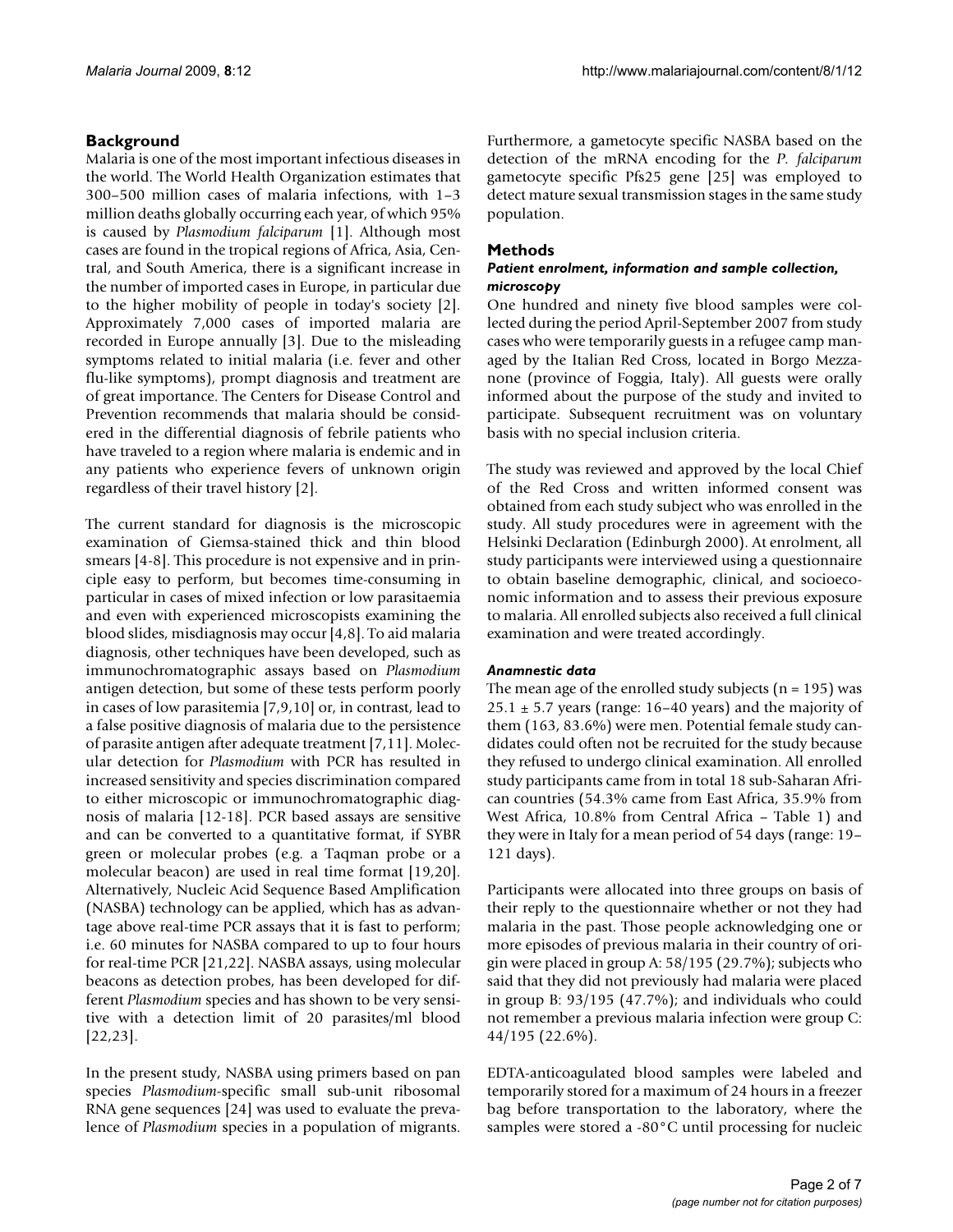| Country                    | Total number of cases included in<br>the study | Total number of 18S NASBA positive<br>cases from the respective country | Gametocyte carriers as assessed by<br>Pfs25 NASBA |
|----------------------------|------------------------------------------------|-------------------------------------------------------------------------|---------------------------------------------------|
| Ivory Coast - West Africa  | $\overline{14}$                                | 3                                                                       |                                                   |
| Togo – West Africa         |                                                |                                                                         |                                                   |
| Guinea - West Africa       |                                                |                                                                         |                                                   |
| Somalia - East Africa      | 37                                             |                                                                         |                                                   |
| Ethiopia - East Africa     |                                                |                                                                         |                                                   |
| Eritrea - East Africa      | 63                                             | 18                                                                      |                                                   |
| Ghana - West Africa        | 20                                             |                                                                         |                                                   |
| Nigeria - Central Africa   |                                                |                                                                         |                                                   |
| Burkina Faso - West Africa |                                                |                                                                         |                                                   |
| Mali - West Africa         |                                                | ь                                                                       |                                                   |
| Cameroon - Central Africa  |                                                |                                                                         |                                                   |
| Liberia - West Africa      |                                                |                                                                         |                                                   |
| Gambia - West Africa       |                                                |                                                                         |                                                   |
| Chad - Central Africa      |                                                |                                                                         |                                                   |
| Senegal - West Africa      |                                                |                                                                         |                                                   |
| Sudan – East Africa        |                                                |                                                                         |                                                   |
| Congo - Central Africa     |                                                |                                                                         |                                                   |
| Total                      | 195                                            | 62                                                                      | $\overline{13}$                                   |

**Table 1: Summary of country of origin, number of cases included, 18S NASBA positive cases and gametocyte carriers**

acids isolation. Thin and thick blood smears were prepared at the time of blood collection and stained with 10% Giemsa stain (pH 7.2).

#### *Molecular analysis of blood samples*

#### *Nucleic acid extraction*

Blood samples (100 μl) were mixed with 900 μl of guanidium isothiocyanate lysis buffer before DNA and RNA isolation [26]. Thirty μl of silica dioxide was added to each sample after thorough mixing of the extraction mixture. Subsequently, nucleic acids bound to silica were washed twice with wash buffer (10 M GuSCN, 100 mM Tris-HCL pH6.4), twice with 70% ethanol, and once with acetone. Next, nucleic acids were eluted from the silica with 100 μl water and stored at -20°C.

#### *18S NASBA*

Pan-*Plasmodium* specific NASBA targeting 18S rRNA [Gen-Bank accession number [M19172.1](http://www.ncbi.nih.gov/entrez/query.fcgi?db=Nucleotide&cmd=search&term=M19172.1)] of *Plasmodium falciparum*, *Plasmodium vivax*, *Plasmodium malariae* and *Plasmodium ovale* was performed on an IQ5 Real-Time analyzer (Bio-RAD) [23]. Amplification reactions were performed using Nuclisens Basic Kit (bioMèrieux) following the manufacturer's manual at a KCl concentration of 80 mM. The reaction mixture (5 μl) including primers and molecular beacon was incubated with the RNA extract (2.5 μl) at 65°C for two minutes and subsequently at 41°C for two minutes. 2.5 μl of Nuclisens enzyme mixture (AMV-RT, RNase H and T7 RNA polymerase) was added and amplification allowed for 90 minutes at 41°C.

The forward primer was: 5' TCAGATACCGTCGTAATCTTA 3' (nucleotides1066 to 1086); the reverse primer was: 5'- AATTCTAATACGACTCACTATAGGGAGAAGGAACTT-TCTCGCTTGCGCGAA-3' (T7 promoter sequence, linker and nucleotides 1216 to 1235); the Pf18S molecular beacon was: 5'-FAM- CGATCG-GAGAAATCAAAGTCTTT-GGG-CGATCG-DABSYL-3' (molecular beacon stem of 6 paired nucleotides and nucleotides 1182 to 1201). Time to positivity (TTP), i.e. the time point during amplification at which the number of target amplicons detected became higher than the mean for two negative controls plus 20 standard deviations, was calculated. Standard ring stage parasite dilution series were used as positive controls. A sample containing only water and reactions mixture was used as negative control. The analysis of samples and appropriate positive and negative controls were performed in duplicate.

#### *Pfs25 NASBA*

18S rRNA NASBA positive samples were also analysed for gametocyte specific Pfs25 mRNA QT-NASBA [25]. Briefly, real-time QT-NASBA for Pfs25 mRNA [GenBank accession number [AF193769.1\]](http://www.ncbi.nih.gov/entrez/query.fcgi?db=Nucleotide&cmd=search&term=AF193769.1) was performed on a NucliSens EasyQ analyzer (bioMèrieux) using the Nuclisens BasicKit for amplification according to the manufacturer's manual at a KCl concentration of 80 mM and the same conditions of Real-Time 18S QT\_NASBA.

The forward primer was 5'-GACTGTAAATAAACCATGT-GGAGA-3' (nucleotides 204 to 227); the reverse primer was 5'-AATTCTAATACGA CTCACTATAGGGAGAAGG-CATTTACCGTTACCACAAGTTA-3' (T7 promoter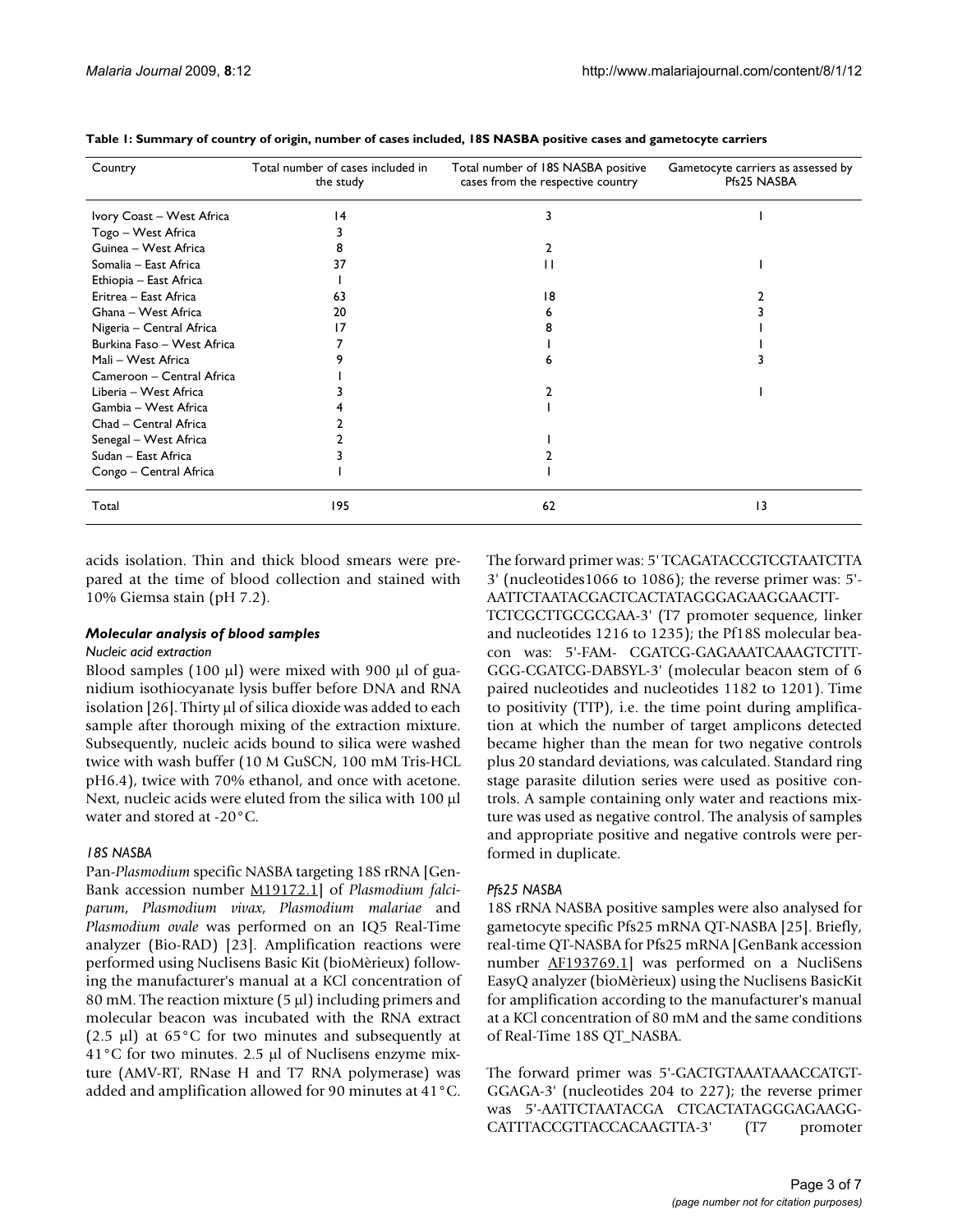sequence, linker and nucleotides 338–359); the PfS25 molecular beacon was 5'-Texas-Red-CGATCG-CCCGTT-TCATACGCTTGTAA-CGATCG-DABSYL-3' (molecular beacon stem of six paired nucleotides and nucleotides 259–278). Time to positivity was calculated, i.e. the time point during amplification at which the fluorescence detecting target amplicons exceeded the mean fluorescence of two negative controls plus 20 standard deviations. Standard gametocytes dilution series were used as positive controls. The samples and the positive controls were performed in duplicate.

#### *Statistical analysis*

In order to value the statistical association between history of malaria and signs and symptoms (i.e. splenomegaly, hepatomegaly, jaundice, urticaria, rales, leukopaenia, normocytic haemolytic anaemia, transaminase level) contingency double-entry tables were used and Odds Ratio and relative 95% Confidence Intervals and X2 value were calculated. A p value of < 0.05 was considered statistically significant.

In order to evaluate the statistical association between 18S NASBA and the following variables: sex, regions of origin (West Africa, Central Africa, East Africa), previous episodes of clinical malaria as well as current clinical signs (i.e. splenomegaly, hepatomegaly, jaundice, urticaria, rales, leukopaenia, normocytic haemolytic anaemia, transaminase level) contingency double-entry tables were used and Odds Ratio and relative 95% Confidence Intervals and X2 value were calculated. The t-Student's method was employed for the comparative evaluation of quantitative variables (continuous variables- i.e: age). A p value of < 0.05 was considered statistically significant. In order to value the potential confounding effect of considered variables (sex, age, regions of origins, history of malaria, current clinical symptoms and signs) on 18S NASBA positivity logistic regression model was performed.

#### **Results**

#### *Clinical features*

All examined study cases did not present at the time of examination or in the previous two months, the malaria paroxysm- characterized by high fever, chills and rigor. On physical examination 98/195 (50.2%) cases were found to have splenomegaly and tender hepatomegaly; 50/98 (51.0%) were in group A, 27/98 (27.6%) in group B and 21/98 (21.4%) in group C. Splenomegaly as well as hepatomegaly was significantly associated with group A (splenomegaly: OR 2.71, 95%CI = 1.36–5.48;  $\chi^2$  = 9.53, p < 0.05; hepatomegaly: OR = 3.01, 95%CI = 1.16–7.76;  $\chi^2$  $= 6.8$ ,  $p < 0.05$ ). However, an inverse relationship was found between spenomegaly and group  $B$  (OR = 0.48, 95%CI = 0.26–0.89;  $\chi^2$  = 6.28, p < 0.05).

Other physical findings that have been observed are: jaundice 25/195 (12.8%), scleral icterus 61/195 (31.3%), urticaria 37/195 (19.9%). Auscultation of the chest revealed scattered rales in about 25% of subjects. Cardiac examination was generally normal except for tachycardia in about 10% of patients.

Some abnormalities in routine laboratory tests were found in some study participants. Normocytic haemolytic anaemia presented in 61/195 (31.3%) of the cases; leukopaenia due to a decrease in granulocytes and lymphocytes was present in 96/195 (49.2%) and these cases also presented with eosinophilia in the presence of urticaria. Leukopaenia was significant associated with group A (OR = 2.19, 95%CI = 1.11-4.36;  $\chi^2$  = 6.05, p < 0.05). Liver function tests revealed elevated transaminase levels in 32/195 (16.4%) of the cases and a mild to moderate increase in bilirubin (mostly indirect) in 86/195 (44.1%) of the study subjects; this variable resulted inversely associated with group C (OR 0.09, 95%CI = 0.002–50.56;  $\chi^2$  = 8.28, p < 0.05).

Serological markers for HIV were found positive in 0.8% of the enrolled cases, for HIV/HBV in 0.4% of the study individuals, for HIV/HCV in 0.6% of the cases, for HBV in 9.7% of the subjects and for HCV in 1.1% of the cases. Luetic infection was present in 6.4% of examined study subjects.

#### *NASBA*

In total, 62 study participants (31.7%) were found positive for the presence of *Plasmodium* nucleic acids as revealed with the applied NASBA technique. These cases were distributed as follows: 18/58 (31.0%) belong to Group A, 28/93 (30.1%) belong to Group B and 16/44 (36.4%) belong to Group C. The distribution according to country of origin is presented in Table 1.

Microscopy confirmed the positive NASBA results in 14 cases and these cases were distributed as follows: six belonged to Group A, six belonged to Group B and two belonged to Group C. Quantification of parasitaemia was not available.

*Plasmodium falciparum* was observed in 13 samples and one sample was identified as being *P. ovale*. Thirteen cases (21%) of this *Plasmodium*18S rRNA positive population were also found positive with a Pfs25 mRNA NASBA, which is specific for the detection of gametocytes of *P. falciparum*. Four cases positive for gametocytes were confirmed by microscopy.

No significant association ( $p > 0.05$ ) was found between 18S NASBA positivity and sex, age, history of malaria and region of origins.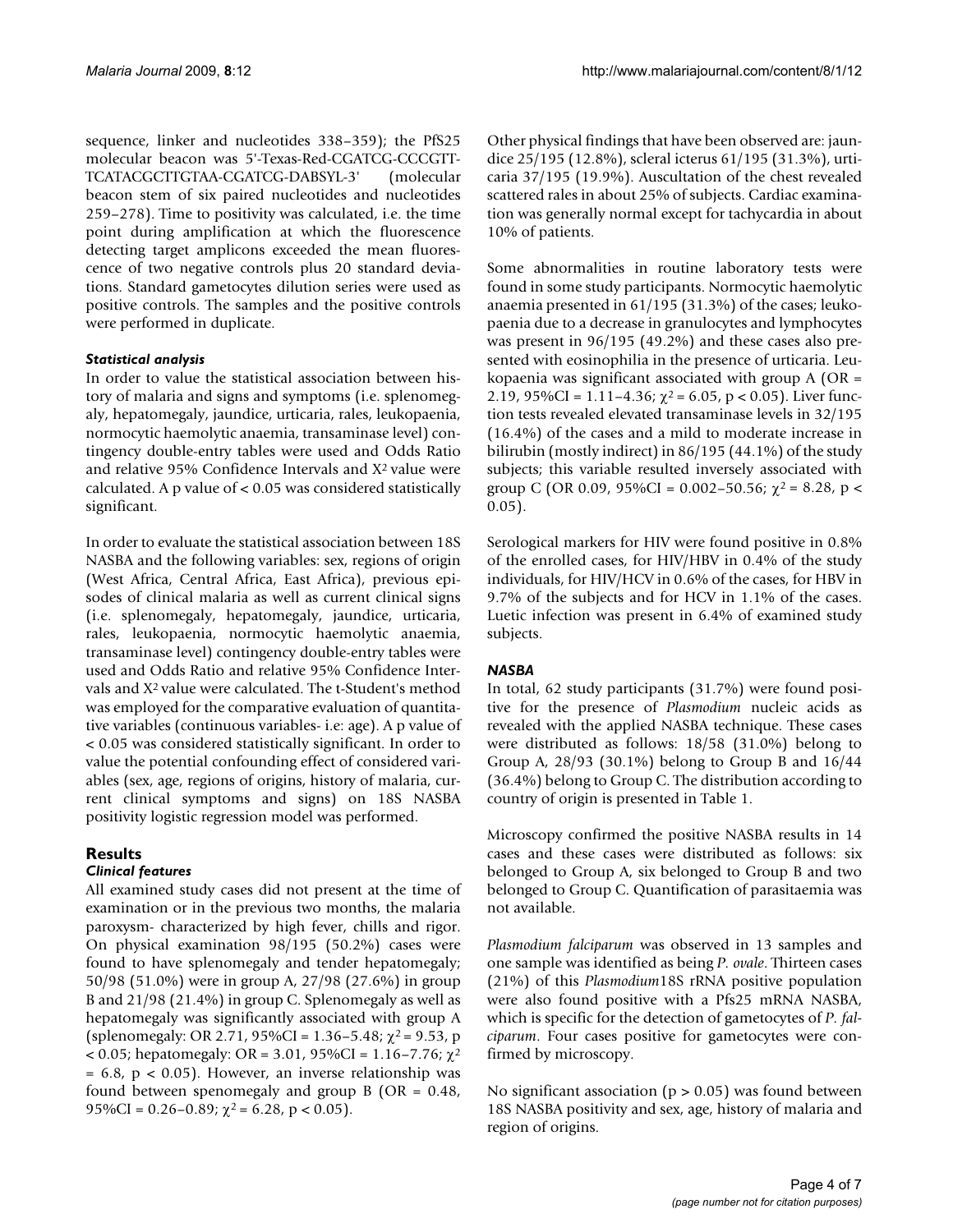A statistically significant association was found between 18S NASBA positivity and splenomegaly ( $\chi^2$  = 89.97, p < 0.001), hepatomegaly ( $\chi^2$  = 79.54, p < 0.001) and leukopenia ( $χ² = 89.97$ ,  $p < 0.001$ ): in all subjects who were found positive with the 18S NASBA, splenomegaly, hepatomegaly and leukopaenia were reported. The relative OR values were not computable. No other signs and symptoms was associated with 18S NASBA positivity.

By logistic regression model, a significant association was found between 18S NASBA and country of origin (p < 0.05). In particular, a high probability to be positive at 18S NASBA was observed in people coming from West Africa (OR: 33.8; 95%CI: 1.1–1085.5), Central Africa (OR: 56.7; 95%CI: 1.2–2598.9) and East Africa (OR: 235.6; 95%CI: 3.9–14290.9). By using the same regression model, a significant inverse association was found between increased transaminase levels and 18S NASBA positivity (OR: 0.14; 95%CI: 0.03–0.64; p < 0.05) so that people with increased transaminase levels had a lower probability to be positive at 18S NASBA. By the model, no significant associations ( $p < 0.05$ ) were found between 18S NASBA positivity and sex, age, history of malaria, other signs and symptoms (splenomegaly, hepatomegaly, jaundice, urticaria, rales, leukopaenia, normocytic haemolytic anaemia).

### **Discussion**

In many countries, the increase in imported malaria cases from different countries is due to the increasing number of people traveling to and from endemic areas, without taking appropriate prophylaxis or immigration from low income countries [27,28]. In the case of returning nonimmune travelers, malaria infection is often very obvious with severe disease and sometimes fatal outcome. In contrast, people from disease endemic countries may have acquired semi-immunity, resulting in less serious to none manifestations of disease, as was also shown in Spain [28], and recently also in Italy [29]. However, a proportion of this population may develop disease over time due to weaning immunity and/or contribute to possible transmission. In general, people originating from malaria endemic countries may have sub-microscopic levels of parasitaemia, but may feel not ill at all or present typical features of malaria. This is also reflected in the present study. Although many study participants could not recall having had malaria in the past, when being interviewed, there was no difference between the levels of infection between these participants and those who could recall an episode of malaria. In a substantial proportion of the examined population low levels of *Plasmodium* parasites were found with the applied NASBA technology. Furthermore, clinical examination revealed a statistically significant association between splenomegaly and 18S NASBA positivity. Malarial splenomegaly is believed to be a consequence of an immunological dysfunction due to recurrent episodes of malaria [30,31]. It is generally considered that prolonged exposure to malarial parasites (5–10 years) is needed to develop splenomegaly, this response is based on a overproduction of polyclonal IgM antibodies, leading to accumulation of high molecular-weight immunocomplexes and complement consumption. Long-term purification of immunocomplexes induces progressive hyperplasia of the spleen [32,33]. Patients usually present hypersplenism, and may have anaemia, leukopaenia, thrombopaenia and even haemolytic crises, depending on the severity [34]. A significant inverse association was found between increased transaminase levels and 18S NASBA positivity; i.e. people with increased transaminase levels had a lower probability to be positive at 18S NASBA. However, the high prevalence of patients with viral hepatitis infections observed in this study could also be the consequence of other diseases.

It was further noted in the present study that 21% of the *Plasmodium*18S rRNA positive population was also found positive with a Pfs25 mRNA NASBA, which indicates that these cases harbour gametocytes and may thus contribute to possible malaria transmission, even if the number of gametocytes is very low.

In Italy, malaria was eradicated after a campaign launched in 1947 just at the end of World War II. The campaign was carried out by indoor treatment with DDT; houses, stables, shelters and all rural structures were treated into the mid-1950s and also later in some endemic regions, such as Sardinia. Due to the persistence of sporadic malaria cases in some areas [35,36], the WHO declared Italy free of malaria only in 1970. In order to circumvent the potential reintroduction of malaria, a strict surveillance system was set up, which is still in place and governed by the Ministry of Health and the Istituto Superiore di Sanità (ISS, Rome, Italy), following WHO guidelines [37].

Over the last two decades, with the exception of one autochthonous case registered in 1997 in a rural area of the province of Grosseto (Tuscany), which was followed by four more cases (i.e. a cryptic case by *P. falciparum* in 2003 [38], two cases due to organ transplantation in 2004 [39] and a transfusional case in 2005, all cases of malaria have been imported [40-42]). Until to 1999 the number of imported cases of malaria arose constantly, while from 2002 to 2006 a decrease between 1% and 7% per year has been registered [37] in both immigrant (-9%) and among Italian citizens(-28%). Most of the cases registered from 2002–2006 were among people from Africa (88.4%), and, in particular, from Nigeria (26%), Ghana (17%), Senegal (17%), Costa d'Ivoire (12%), and Burkina Faso (6.7%). Furthermore, additional cases were reported in 2000 [43] and in 2002 [44] in Chinese immigrants who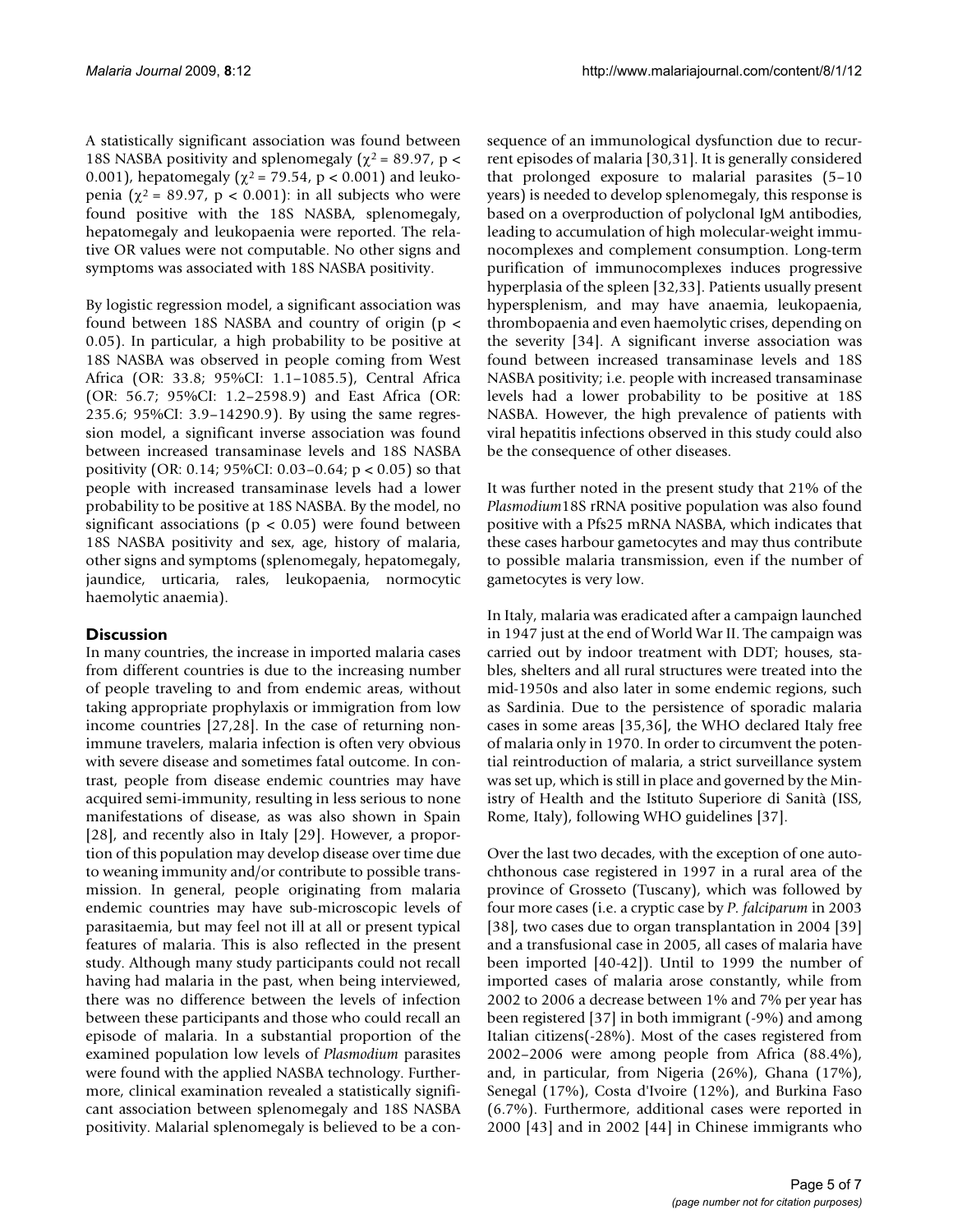traveled to Italy via Africa. *Plasmodium falciparum* was confirmed to be the most prevalent species imported in southern Europe [27,28,37]; in Italy, this species is responsible for 89% of the infection, *P. vivax* for 7.7%, *P. ovale* and *P. malariae*, 6% and 1.5%, respectively [29,37]. In addition, mixed *Plasmodium* infections have also been reported in Italy, with 58% of all these cases reported from a single town, Verona [29].

The distribution and density of the three potential vectors of malaria in Italy (*Anopheles labranchiae, Anopheles superpictus* and *Anopheles sacharovi*) are also under strict surveillance by Istituto Superiore di Sanità (ISS). *Anopheles labranchiae* is present in several areas of Central and Southern Italy and in some regions (Tuscany, Calabria, Puglia, Sardinia and Sicily) high density have been registered [41]. The density of *An. superpictus* is lower and breeding sites are restricted to Calabria coasts and Sicily while although *An. sacharovi* has not registered since over 30 years, its presence in low density cannot be excluded in Apulia and northern Sardinia regions [37].

The combination of the presence of potential vectors and gametocyte carriers may pose a risk for re-introduction of malaria in the country. However, it should be noted that certain climatological and ecological prerequisites should probably be also met before the disease is really reintroduced [37].

#### **Conclusion**

This study showed that a substantial proportion of people originating from malaria endemic countries and not showing clinical signs of malaria harbor *Plasmodium* parasites in their blood (i.e. 32% of positivity to *Plasmodium* spp., 21% of population harboring *P. falciparum* gametocytes). If transmission prerequisites (e.g. vector, susceptible population and climatological conditions) prevail they could potential be a reservoir. Therefore, health authorities should pay special attention to the health of this potential risk group and aim to improve their health conditions.

#### **Competing interests**

The authors declare that they have no competing interests.

#### **Authors' contributions**

MM was involved in the laboratory work (blood processing, microscopy and NASBA analysis testings). RDT was involved in the fieldwork (blood sample collection). DM was involved in statistical analysis. VF and GA were involved in clinical consultancy. PFM performed daily supervision, analysis and technical assistance of the NASBA assays and substantial revision of the manuscript. HDFHS, conception of the study, critical reading and revision of the manuscript. AG and GS, scientific and financial coordinators of the project and writers of the paper.

#### **Acknowledgements**

The authors are grateful to Annamaria Sarcinelli and Giuliana Valleri (Red Cross, Foggia, Italy) for their kind collaboration. Furthermore, we would like to thank all the study participants for their willingness to participate in the present study.

#### **References**

- 1. **WHO-CISID 2008-malaria** [[http://www.who.int/malaria\]](http://www.who.int/malaria)
- 2. Filler S, Causer LM, Newman RD, Barber AM, Roberts JM, MacArthur J, Parise ME, Steketee RW: **[Malaria surveillance-United States,](http://www.ncbi.nlm.nih.gov/entrez/query.fcgi?cmd=Retrieve&db=PubMed&dopt=Abstract&list_uids=12875252) [2001.](http://www.ncbi.nlm.nih.gov/entrez/query.fcgi?cmd=Retrieve&db=PubMed&dopt=Abstract&list_uids=12875252)** *Morb Mortal Wkly Rep* 2001, **52(5):**1-14.
- 3. Muentener P, Schlagenhauf P, Steffen R: **[Imported malaria \(1985–](http://www.ncbi.nlm.nih.gov/entrez/query.fcgi?cmd=Retrieve&db=PubMed&dopt=Abstract&list_uids=10444879) [95\): trends and perspectives.](http://www.ncbi.nlm.nih.gov/entrez/query.fcgi?cmd=Retrieve&db=PubMed&dopt=Abstract&list_uids=10444879)** *Bull World Health Organ* 1999, **77(7):**560-566.
- 4. Hanscheid T: **[Current strategies to avoid misdiagnosis of](http://www.ncbi.nlm.nih.gov/entrez/query.fcgi?cmd=Retrieve&db=PubMed&dopt=Abstract&list_uids=12848724) [malaria.](http://www.ncbi.nlm.nih.gov/entrez/query.fcgi?cmd=Retrieve&db=PubMed&dopt=Abstract&list_uids=12848724)** *Clin Microbiol Infect* 2003, **9:**497-504.
- 5. Kain KC, Harrington MA, Tennyson S, Keystone JS: **[Imported](http://www.ncbi.nlm.nih.gov/entrez/query.fcgi?cmd=Retrieve&db=PubMed&dopt=Abstract&list_uids=9675468) [malaria: prospective analysis of problems in diagnosis and](http://www.ncbi.nlm.nih.gov/entrez/query.fcgi?cmd=Retrieve&db=PubMed&dopt=Abstract&list_uids=9675468) [management.](http://www.ncbi.nlm.nih.gov/entrez/query.fcgi?cmd=Retrieve&db=PubMed&dopt=Abstract&list_uids=9675468)** *Clin Infect Dis* 1998, **27:**142-149.
- 6. Milne LM, Kyi MS, Chiodini PL, Warhurst DC: **[Accuracy of routine](http://www.ncbi.nlm.nih.gov/entrez/query.fcgi?cmd=Retrieve&db=PubMed&dopt=Abstract&list_uids=7962629) [laboratory diagnosis of malaria in the United Kingdom.](http://www.ncbi.nlm.nih.gov/entrez/query.fcgi?cmd=Retrieve&db=PubMed&dopt=Abstract&list_uids=7962629)** *J Clin Pathol* 1994, **47:**740-742.
- 7. Moody A: **[Rapid diagnostic tests for malaria parasites.](http://www.ncbi.nlm.nih.gov/entrez/query.fcgi?cmd=Retrieve&db=PubMed&dopt=Abstract&list_uids=11781267)** *Clin Microbiol Rev* 2002, **15:**66-78.
- 8. Payne D: **[Use and limitations of light microscopy for diagnos](http://www.ncbi.nlm.nih.gov/entrez/query.fcgi?cmd=Retrieve&db=PubMed&dopt=Abstract&list_uids=2463112)[ing malaria at the primary health care level.](http://www.ncbi.nlm.nih.gov/entrez/query.fcgi?cmd=Retrieve&db=PubMed&dopt=Abstract&list_uids=2463112)** *Bull World Health Organ* 1988, **66:**621-626.
- 9. Murray CK, Bell D, Gasser RA, Wongsrichanalai C: **[Rapid diagnos](http://www.ncbi.nlm.nih.gov/entrez/query.fcgi?cmd=Retrieve&db=PubMed&dopt=Abstract&list_uids=14516298)[tic testing for malaria.](http://www.ncbi.nlm.nih.gov/entrez/query.fcgi?cmd=Retrieve&db=PubMed&dopt=Abstract&list_uids=14516298)** *Trop Med Int Health* 2003, **8:**876-883.
- 10. Rubio JM, Buhigas I, Subirats M, Baquero M, Puente S, Benito A: **[Lim](http://www.ncbi.nlm.nih.gov/entrez/query.fcgi?cmd=Retrieve&db=PubMed&dopt=Abstract&list_uids=11427610)ited level of accuracy provided by available rapid diagnosis [tests for malaria enhances the need for PCR-based reference](http://www.ncbi.nlm.nih.gov/entrez/query.fcgi?cmd=Retrieve&db=PubMed&dopt=Abstract&list_uids=11427610) [laboratories.](http://www.ncbi.nlm.nih.gov/entrez/query.fcgi?cmd=Retrieve&db=PubMed&dopt=Abstract&list_uids=11427610)** *J Clin Microbiol* 2001, **39:**2736-2737.
- 11. Craig MH, Bredenkamp BL, Williams CH, Rossouw EJ, Kelly VJ, Kleinschmidt I, Martineau A, Henry GF: **[Field and laboratory compar](http://www.ncbi.nlm.nih.gov/entrez/query.fcgi?cmd=Retrieve&db=PubMed&dopt=Abstract&list_uids=12174773)[ative evaluation of ten rapid malaria diagnostic tests.](http://www.ncbi.nlm.nih.gov/entrez/query.fcgi?cmd=Retrieve&db=PubMed&dopt=Abstract&list_uids=12174773)** *Trans R Soc Trop Med Hyg* 2002, **96:**258-265.
- <span id="page-5-0"></span>12. Alves FP, Durlacher RR, Menezes MJ, Krieger H, Silva LH, Camargo EP: **High prevalence of asymptomatic** *Plasmodium vivax* **and** *Plasmodium falciparum* **[infections in native Amazonian popu](http://www.ncbi.nlm.nih.gov/entrez/query.fcgi?cmd=Retrieve&db=PubMed&dopt=Abstract&list_uids=12224567)[lations.](http://www.ncbi.nlm.nih.gov/entrez/query.fcgi?cmd=Retrieve&db=PubMed&dopt=Abstract&list_uids=12224567)** *Am J Trop Med Hyg* 2002, **66:**641-648.
- 13. Brown AE, Kain KC, Pipithkul J, Webster HK: **Demonstration by the polymerase chain reaction of mixed** *Plasmodium falciparum* **and** *P. vivax* **[infections undetected by conventional](http://www.ncbi.nlm.nih.gov/entrez/query.fcgi?cmd=Retrieve&db=PubMed&dopt=Abstract&list_uids=1287912) [microscopy.](http://www.ncbi.nlm.nih.gov/entrez/query.fcgi?cmd=Retrieve&db=PubMed&dopt=Abstract&list_uids=1287912)** *Trans R Soc Trop Med Hyg* 1992, **86:**609-612.
- 14. Jerrard DA, Broder JS, Hanna JR, Colletti JE, Grundmann KA, Geroff AJ, Mattu A: **[Malaria: a rising incidence in the United States.](http://www.ncbi.nlm.nih.gov/entrez/query.fcgi?cmd=Retrieve&db=PubMed&dopt=Abstract&list_uids=12217468)** *J Emerg Med* 2002, **23:**23-33.
- 15. Morassin B, Fabre R, Berry A, Magnaval JF: **[One year's experience](http://www.ncbi.nlm.nih.gov/entrez/query.fcgi?cmd=Retrieve&db=PubMed&dopt=Abstract&list_uids=12201583) [with the polymerase chain reaction as a routine method for](http://www.ncbi.nlm.nih.gov/entrez/query.fcgi?cmd=Retrieve&db=PubMed&dopt=Abstract&list_uids=12201583) [the diagnosis of imported malaria.](http://www.ncbi.nlm.nih.gov/entrez/query.fcgi?cmd=Retrieve&db=PubMed&dopt=Abstract&list_uids=12201583)** *Am J Trop Med Hyg* 2002, **66:**503-508.
- 16. Myjak P, Nahorski W, Pieniazek NJ, Pietkiewicz H: **[Usefulness of](http://www.ncbi.nlm.nih.gov/entrez/query.fcgi?cmd=Retrieve&db=PubMed&dopt=Abstract&list_uids=11957025) [PCR for diagnosis of imported malaria in Poland.](http://www.ncbi.nlm.nih.gov/entrez/query.fcgi?cmd=Retrieve&db=PubMed&dopt=Abstract&list_uids=11957025)** *Eur J Clin Microbiol Infect Dis* 2002, **21:**215-218.
- 17. Patsoula E, Spanakos G, Sofianatou D, Parara M, Vakalis NC: **A single-step, PCR-based method for the detection and differentiation of** *Plasmodium vivax* **and** *P. falciparum***[.](http://www.ncbi.nlm.nih.gov/entrez/query.fcgi?cmd=Retrieve&db=PubMed&dopt=Abstract&list_uids=12662418)** *Ann Trop Med Parasitol* 2003, **97:**15-21.
- 18. Calderaro A, Gorrini C, Peruzzi S, Piccolo G, Dettori G, Chezzi C: **An 8-years survey on the occurrence of imported malaria in a non endemic area by microscopy and molecular assay.** *Diagn Micr Infec Dis* 2008, **61:**434-439.
- 19. Perandin F, Manca N, Calderaro A, Piccolo G, Galati L, Ricci L, Medici MC, Arcangeletti MC, Snounou G, Dettori G, Chezzi C: **Development of a real-time PCR assay for detection of** *Plasmodium falciparum***,** *Plasmodium vivax***, and** *Plasmodium ovale* **[for rou](http://www.ncbi.nlm.nih.gov/entrez/query.fcgi?cmd=Retrieve&db=PubMed&dopt=Abstract&list_uids=15004078)[tine clinical diagnosis.](http://www.ncbi.nlm.nih.gov/entrez/query.fcgi?cmd=Retrieve&db=PubMed&dopt=Abstract&list_uids=15004078)** *J Clin Microbiol* 2004, **42:**1214-1219.
- 20. Andrews L, Andersen RF, Webster D, Dunachie S, Walther RM, Bejon P, Hunt-Cooke A, Bergson G, Sanderson F, Hill AV, Gilbert SC: